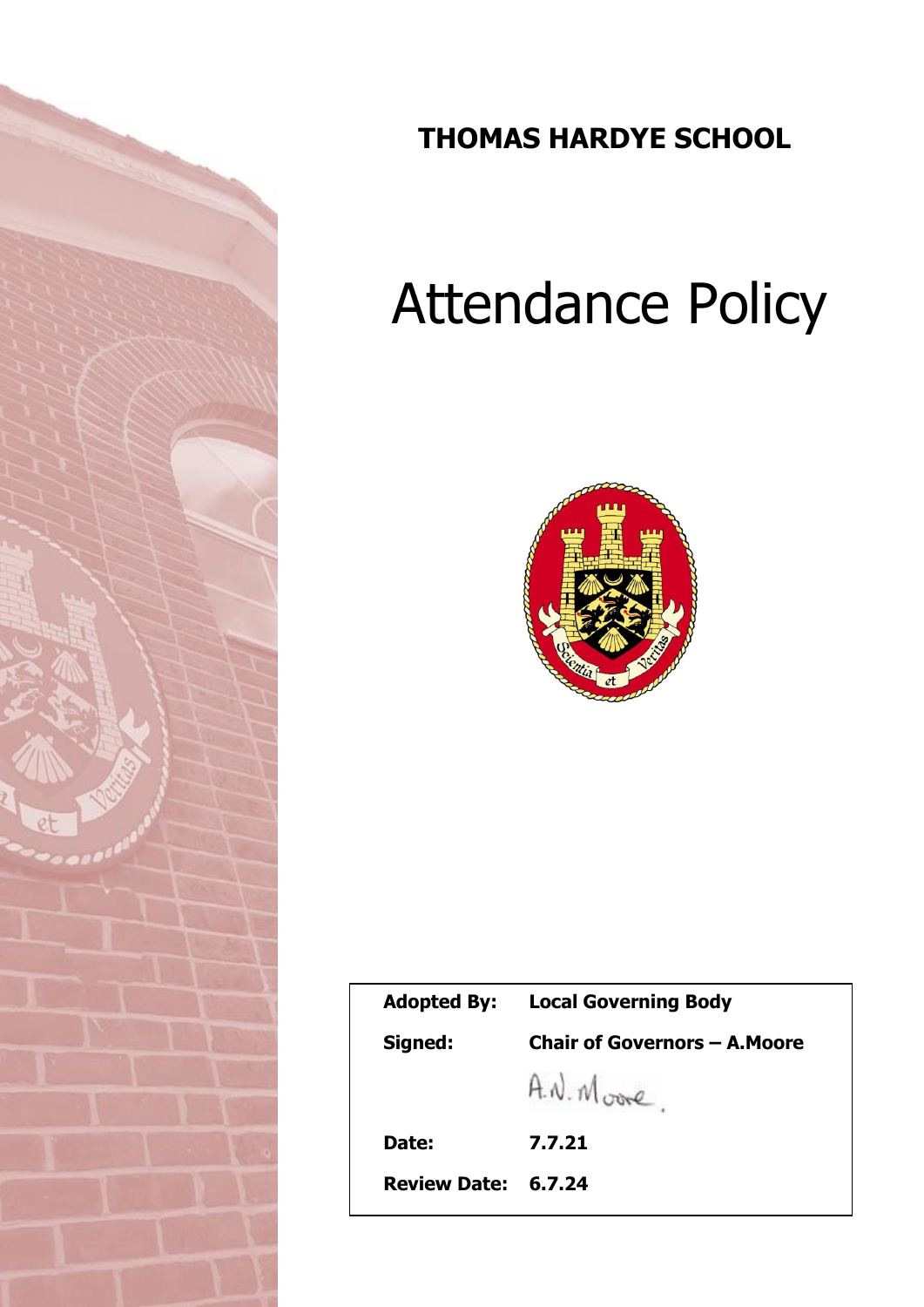# **ATTENDANCE POLICY**

# **THOMAS HARDYE SCHOOL**

Thomas Hardye School is committed to providing a full and efficient education to all students and embraces the concept of equal opportunities for all.

We will provide an environment where all students feel valued and welcome.

For a child to reach their full educational achievement a high level of school attendance is essential. We will consistently work towards a goal of 100% attendance for all students. Every opportunity will be used to convey to students and their parents or careers the importance of regular and punctual attendance.

School attendance is subject to various education laws and this school attendance policy is written to reflect these laws and the guidance produced by the Department for Education.

Each year the school will set attendance/absence targets.

The school will review its systems for improving attendance at regular intervals to ensure that it is achieving its set goals.

This policy will contain within it the procedures that the school will use to meet its attendance targets.

#### **Promoting attendance**

The foundation for good attendance is a strong partnership between the school, parents and the student, where all parties value education to enable success in later life.

The Home/School agreement will contain details of how we will work with parents and our expectations of what parents will need to do to ensure their child achieves good attendance.

We will ensure that our students are made aware of the importance of good attendance and how this will benefit them.

#### **Leave of absence in term time**

It is school policy, in line with statutory guidance in the Education (Pupil Registration) England amendment Regulations 2013, that leave of absence during term time will not be granted unless there are exceptional circumstances. Parents will be reminded of the effect that absence can have on a student's potential achievement. If the absence is for exceptional circumstances; parents must apply in advance for permission for their child to have leave of absence.

#### **School Procedures**

Any student who is absent from school at the morning or afternoon registration period must have their absence recorded as being authorised, unauthorised or as an approved educational activity [attendance out of school]. Only the Headteacher or a member of staff acting on their behalf can authorise absence. If there is no known reason for the absence at registration, then the absence will be recorded in the first instance as unauthorised.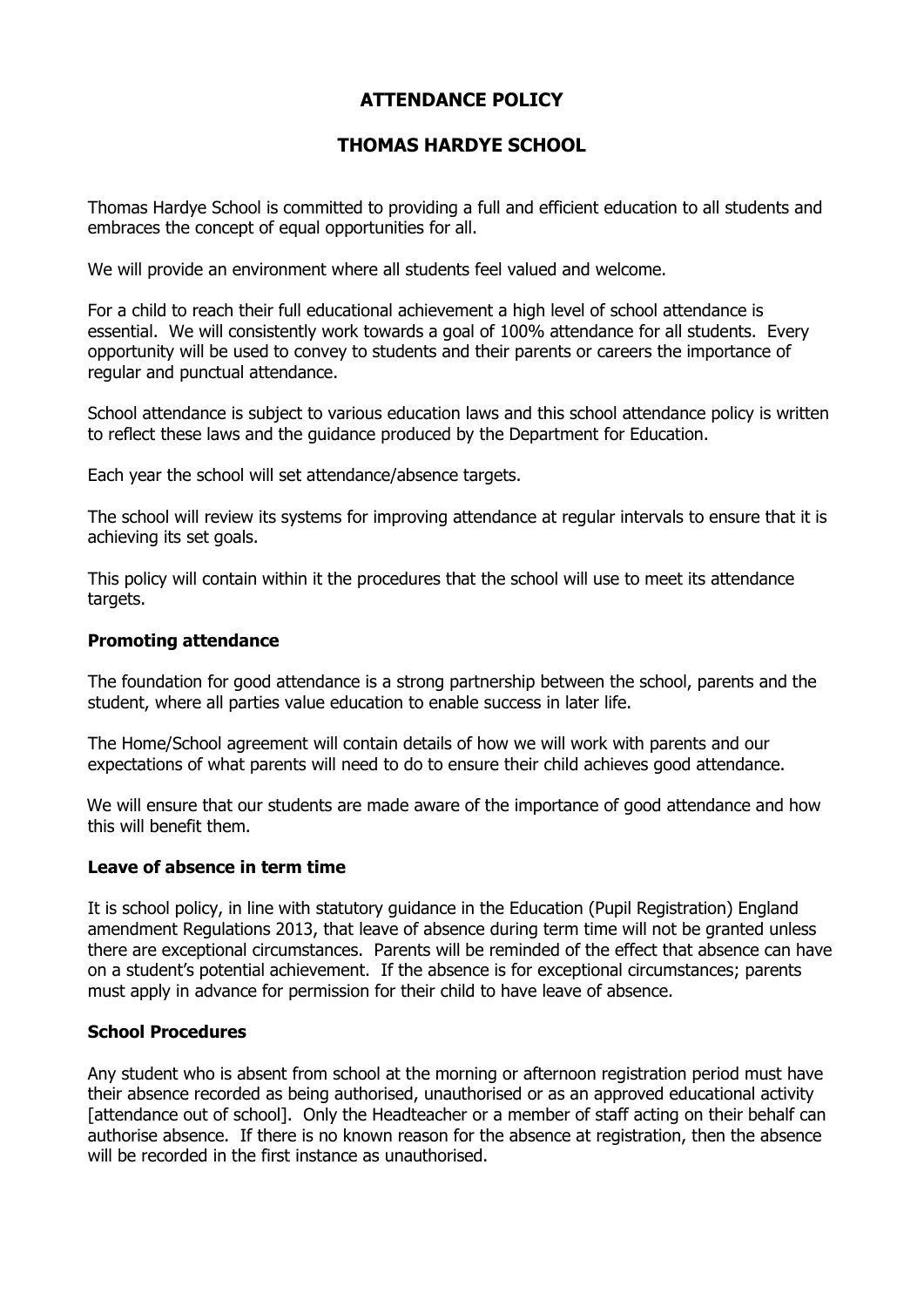The coding for any absences will be in accordance with the guidance provided by the Department of Education.

#### **Registers**

The registers are taken by tutors in the morning at 8.55 am and in the afternoon at 1.20 pm. These are taken electronically and recorded on SIMS. When tutors are absent the cover supervisor will ask other staff members to take the register.

#### **Lateness**

Morning registration will take place at the start of school at 8.55 am.

Students arriving after the start of school but before the end of the registration period will be coded as late before registers close unless there is an acceptable explanation. **Students arriving after this time will sign in at the main office**, their names and tutor group will be recorded along with the reason for being late. Parents will be informed of their lateness via a Groupcall.

Late detentions will be run by the College Leaders for students who have three late marks for no appropriate reason.

#### **First Day Absence**

Parents are asked to call on each day of absence, unless signed off for a specific period by a doctor.

The Attendance Manager will send a text to the parent/carer, asking for a reason for absence on each day of any absence that has not been reported.

All information is collated by the Attendance Manager.

The Attendance Manager will continue to make contact with parents if no information is forthcoming.

#### **Ten Days Absence**

After ten consecutive days of absence without explanation the Local Authority will be notified. The attendance manager will complete a Child Missing Education form on Nexus. The Local Authority locality team will also be informed. The report will contain details of attempts made to contact parents/guardians and any action taken.

#### **Absence notes**

Notes received from parents explaining absence should be kept for the remainder of the academic year. If there are attendance concerns about the student, that may require further investigation, then the notes may need to be retained for a longer period.

#### **Frequent Absence**

Within the school it is the responsibility of the Attendance Manager to be aware of and bring attention to College Leaders, any emerging attendance concerns. In cases where a student begins to develop a pattern of absences, the school will try to resolve the problem as soon as possible by: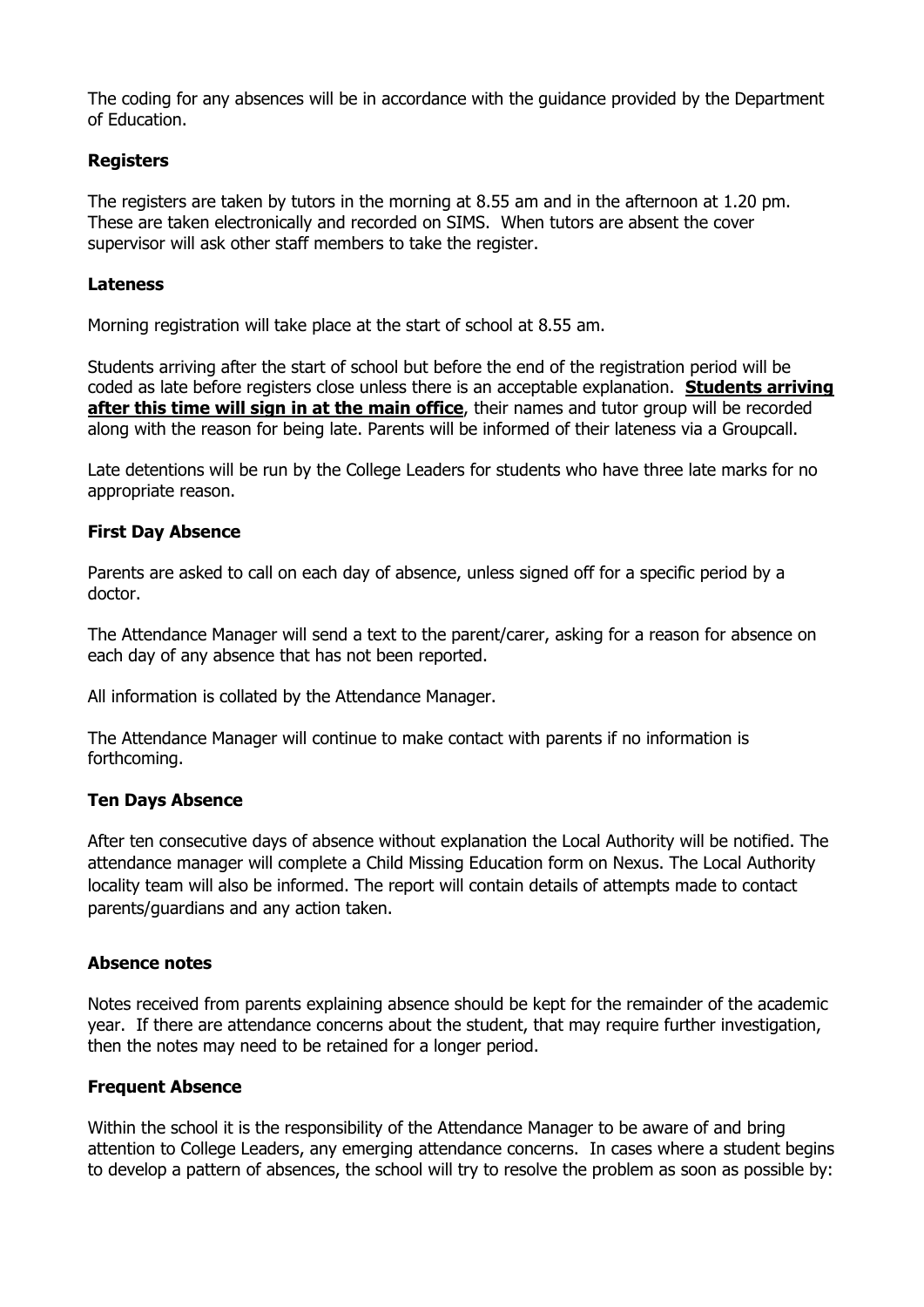- a) Letter sent home expressing concern re absence. Appendix A (letter 1) Informing of 4 weeks attendance monitoring
- b) If there is no improvement a meeting will be held in the school with parents, student, College Leader, Guidance Leader, Attendance Manager and Attendance Officer from the Local Authority to discuss issues and concerns. Appendix B (letter 2)
- c) If after a further 4 week monitoring process there is no improvement a referral will be made to the DASP Attendance Panel.
- d) Meeting of the DASP Attendance Panel to include the Attendance Manager and a representative of the Thomas Hardye School if applicable. Appendix C (letter 3)
- e) If applicable an Improvement letter, Appendix D, will be sent.

## **Persistent Absence [PA]**

All students whose attendance level falls below - 85% will be subject to an action plan to support their return to full attendance. These action plans will be set by the appropriate College Leader

The action plan will include engagement with all parties who can support the student's attendance. If a student's attendance drops below 85% then medical evidence will be required in order to authorise the absence, eg appointment card. If a student is persistently absent due to ill health the school may refer to the school medical officer.

#### **Welcome Back**

Where students have a prolonged absence from school the form tutor will help the student to catch up on missed work and bring them up to date on any information that has been passed to the other student.

#### **Categorisation of Absence**

#### **Any student who is on roll but not present in the school must be recorded within one of these categories**.

- 1. Unauthorised Absence
- 2. Authorised Absence
- 3. Approved Educational Activity

#### 1. **Unauthorised Absence**

This is for those students where no reason has been provided, or whose absence is deemed to be without valid reason.

#### 2. **Authorised Absence**

This is for those students who are away from school for a reason that is deemed to be valid under the Education Act 1996.

#### 3. **Approved Educational Activity**

This covers types of supervised educational activity undertaken off site but with the approval of the school.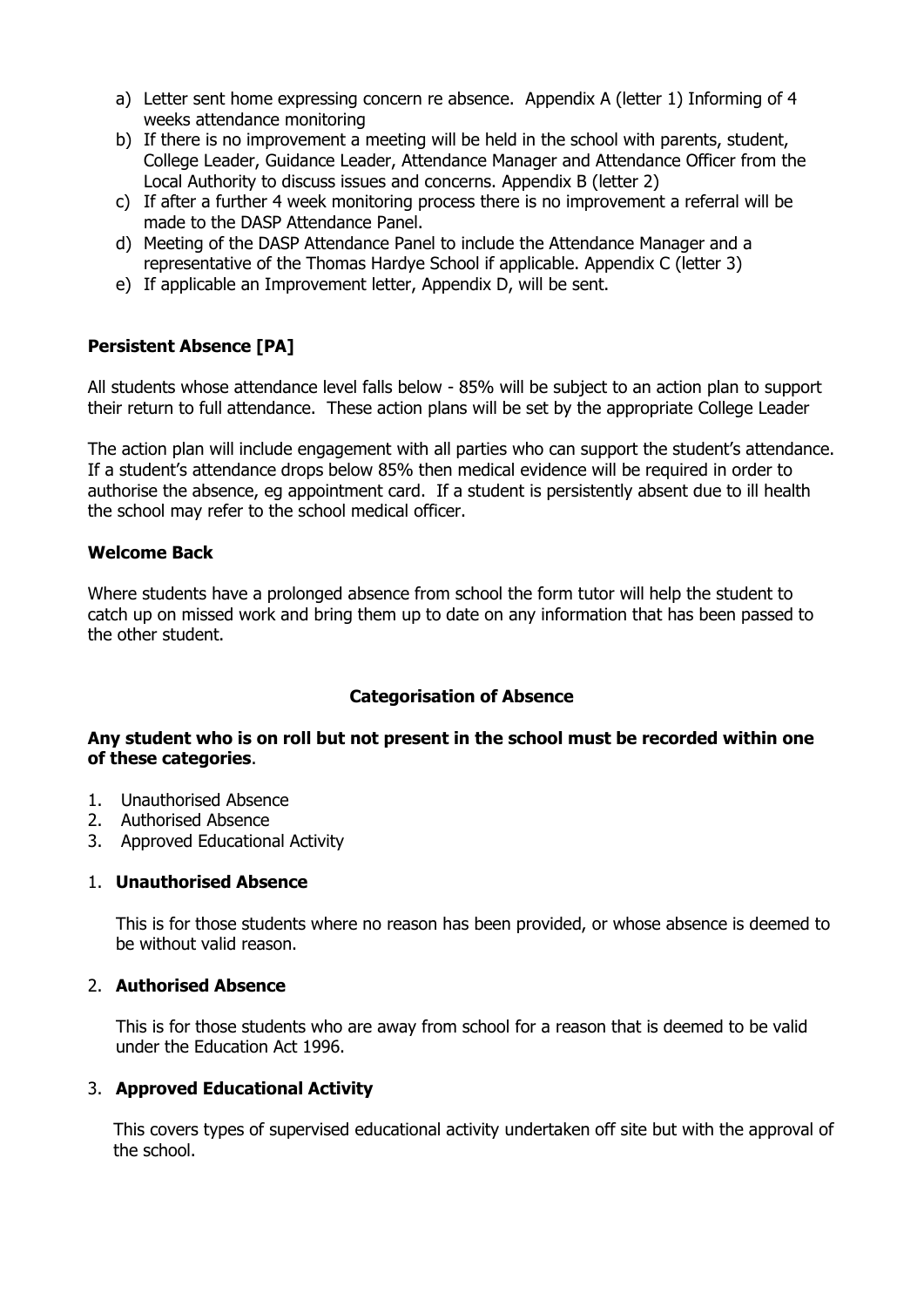#### **Note Students recorded in this category are deemed to be present for attendance returns purposes.**

This would include:

- Work experience placements
- Field trips and educational visits
- **•** Sporting activities
- Link courses or approved education off site

If a student is receiving education off site or is attending at a school where they are dual registered with, the school will liaise with the other education provider to check on attendance.

#### **The registration system**

The following national codes will be used to record attendance information.

| <b>CODE</b>  | <b>DESCRIPTION</b>                          | <b>MEANING</b>                     |
|--------------|---------------------------------------------|------------------------------------|
|              | Present (AM)                                | Present                            |
|              | Present (PM)                                | Present                            |
| B            | Educated off site (NOT Dual registration)   | <b>Approved Education Activity</b> |
| C            | Other Authorised Circumstances (not         | Authorised absence                 |
|              | covered by another appropriate              |                                    |
|              | code/description)                           |                                    |
| D            | Dual registration (ie pupil attending other | <b>Approved Education Activity</b> |
|              | establishment)                              |                                    |
| E            | Excluded (no alternative provision made)    | Authorised absence                 |
| F            | Extended family holiday (agreed)            | Authorised absence                 |
| G            | Family holiday (NOT agreed or days in       | Unauthorized absence               |
|              | excess of agreement)                        |                                    |
| н            | Family holiday (agreed)                     | Authorised absence                 |
| $\mathbf{I}$ | Illness (NOT medical or dental etc          | Authorised absence                 |
|              | appointments)                               |                                    |
| J            | Interview                                   | <b>Approved Education Activity</b> |
| L            | Late (before registers closed)              | Present                            |
| M            | Medical/Dental appointments                 | Authorised absence                 |
| N            | No reason yet provided for absence          | Unauthorised absence               |
| O            | Unauthorised absence (not covered by any    | Unauthorised absence               |
|              | other code/description)                     |                                    |
| P            | Approved sporting activity                  | <b>Approved Education Activity</b> |
| R            | Religious observance                        | Authorised absence                 |
| S            | Study leave                                 | Authorised absence                 |
| T            | Traveller absence                           | Authorised absence                 |
| U            | Late (after registers closed)               | Unauthorised absence               |
| V            | Educational visit or trip                   | <b>Approved Education Activity</b> |
| W            | Work experience                             | <b>Approved Education Activity</b> |
| X            | Untimetabled sessions for non-compulsory    | Not counted in possible            |
|              | school-age pupils                           | attendances                        |
| Y            | Enforced closure                            | Not counted in possible            |
|              |                                             | attendances                        |
| Z            | Pupil not yet on roll                       | Not counted in possible            |
|              |                                             | attendances                        |
| #            | School closed to pupils                     | Not counted in possible            |
|              |                                             | attendances                        |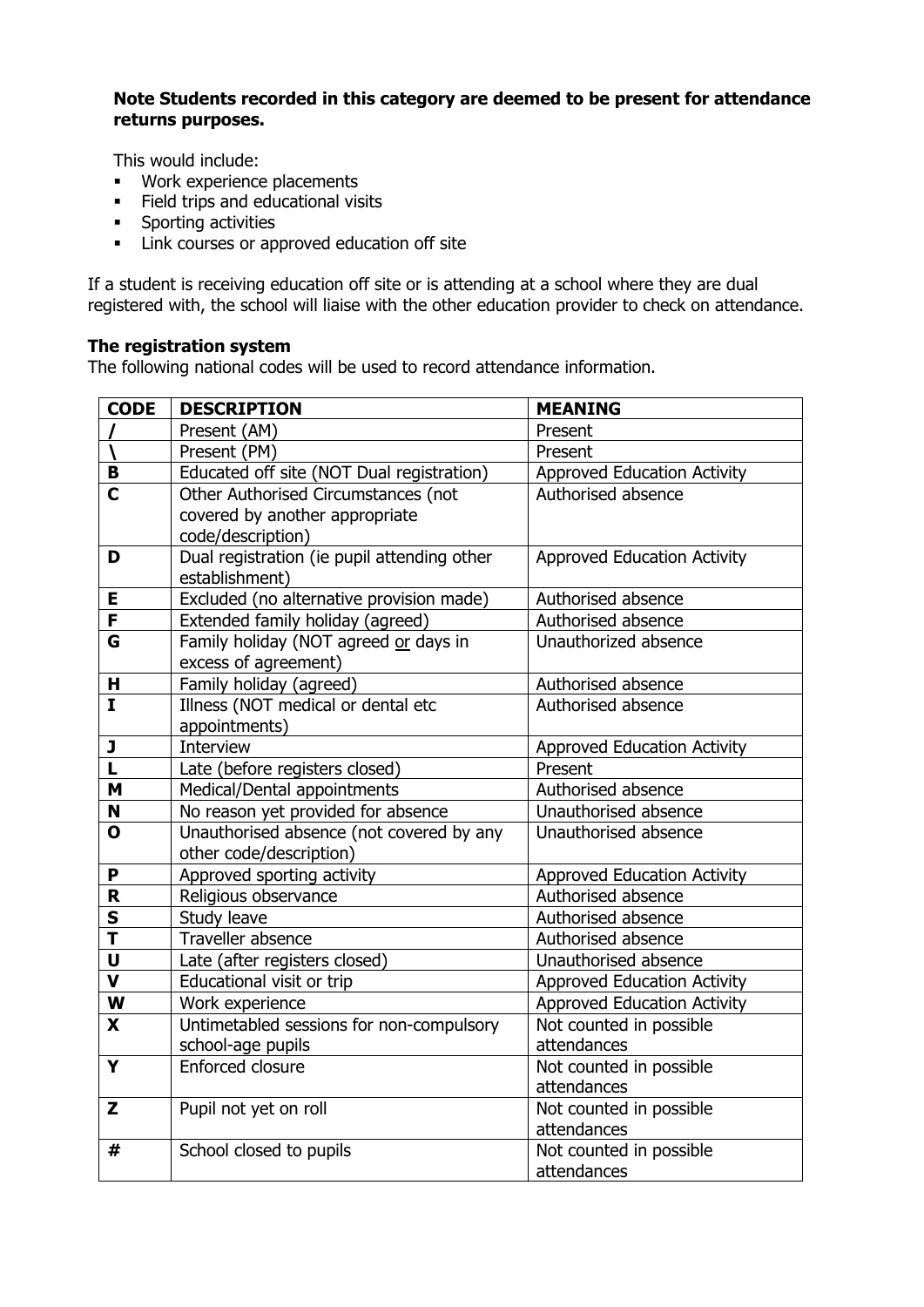#### **Record preservation**

We will ensure compliance with attendance regulations by keeping attendance records for at least three years.

#### **Register Security**

Registers or attendance marking sheets if used must be safely stored. All teachers use SIMS to mark registers.

#### **Attendance Targets**

The school will set attendance targets each year. The system for analysing performance towards the targets will be established within each College and the College Leaders will be responsible for overseeing this. The school will make use of the attendance data available on the "Analyse School Performance (ASP)" system, when setting its target. Targets will relate to national averages.

#### **Our school's targets is:**

#### **Attendance rate of 95% or above**

Any pupil with attendance below 85% over the school year is known as a persistent absentee, whatever the reason for the absences. The DfE has indicated that the level of absence that defines a child as being classed as PA may be reduced in future years.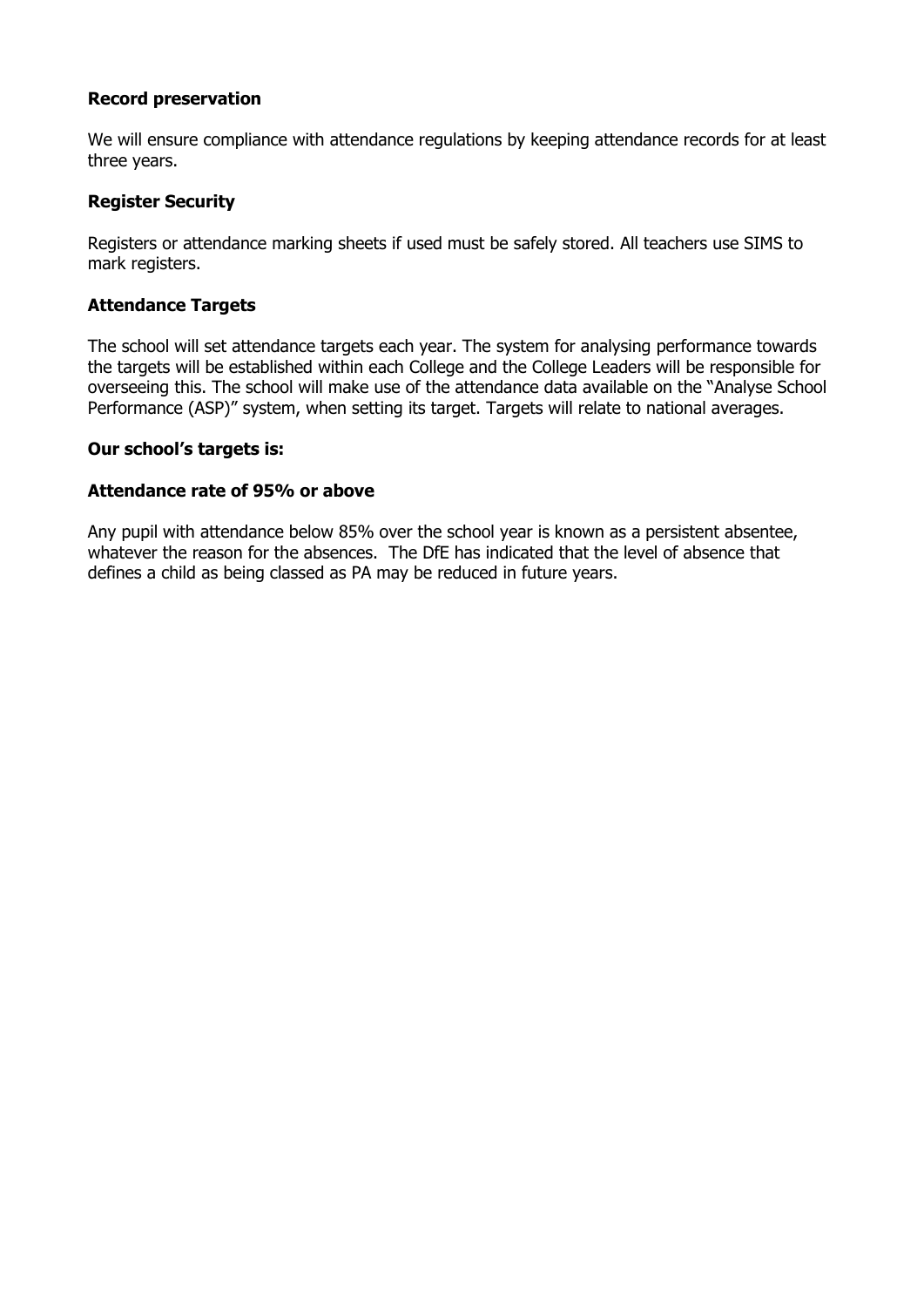#### **APPENDICES**

#### 1. **THE LAW**

The Education Act 1996 Part 1, Section 7 states:

The parent of every child of compulsory school age shall cause him to receive efficient fulltime education suitable-

- [a] To his age, ability and aptitude and
- [b] To any special needs he may have, either by regular attendance at school or otherwise.

For educational purposes the term parent is used to include those that have parental responsibility and/or those that have the day to day care of the child.

The legislation that appertains to children who are of compulsory school age and are registered at school is contained within this Act.

Part V1 Section 444 contains the details of when an offence is committed if a child fails to attend school.

#### **Register and Admission Roll keeping**

The legal requirements are found in: The Education [Pupil Registration] (England) Regulations 2006

#### **Attendance Targets**

The legal requirements are found in: The Education (School Attendance Targets)(England) Regulations 2007

#### **Guidance documents on attendance.**

The following DfE documents are used to guide attendance recording.

Absence and Attendance codes (Guidance for Schools and Local Authorities)

Keeping Pupil Registers (Guidance on applying the Education Pupil Registration Regulations)

These and other guidance documents are available on the DfE website.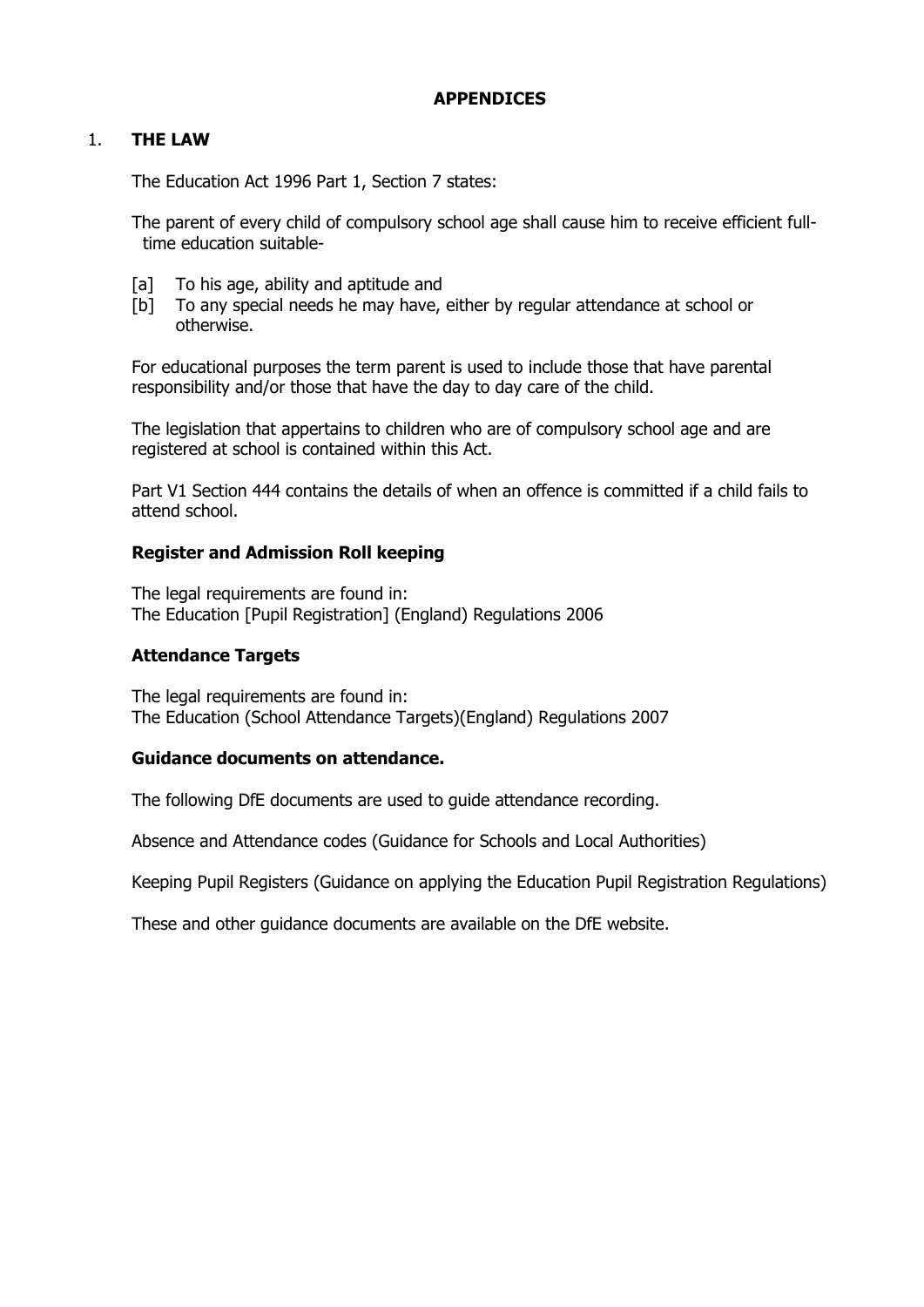# 2. **ATTENDANCE ADMINISTRATION**

# **Daily**

## **Morning Procedure:**

- 1. Clear all messages from answer phone.
- 2. Check e-mails for information from parents/tutors/guidance leaders and E4e re attendance/absence.
- 3. Check SIMS homepage for registers missing, send a SIMS message and email tutor requesting they complete the register as soon as possible.
- 4. Put correct CODES on Registers. Check Priority list.
- 5. Fetch the 'Lates' signing in sheet
- 6. Check EVOLVE for any trips
- 7. Amend CODES on Registers.
- 8. Run 'Chose Code' Report, to list the students who are marked as  $N =$  absent with no reason or O – Absent.
- 9. Check Lesson Monitor for students marked N or O for AM registration and Lesson 1, mark accordingly.
- 10. Send a GroupCall text home asking for reason for absence.
- 11. Parents reply with info:
	- a. Amend marks
	- b. Locate the student to verify present of absent
	- c. Report if the student is truanting to College Leader/Guidance Leader
- 12. Check 10 minutes into the lesson where possible for all years groups, query code 'N' and check whereabouts of that student. Groupcall home if necessary.
- 13. Keep parents informed, if necessary inform Early Intervention of Social Services
- 14. Liaise with College Leaders, Guidance Leaders and E4E office as necessary.

# **Afternoon Procedure:**

- 1. Check on Registers run a report to check on students as above, if NOT just check up on the Priority list.
- 2. Check on signing in sheet from front reception
- 3. Update marks accordingly.
- 4. Groupcall home where PM registration and Lesson 4 are coded N or O for a student
- 5. Report any unauthorised absences/truants to College Team (Intervention Leader and Guidance Leader) and Parents.
- 6. Process any absence notes, amend SIMS.
- 7. Process Leave of Absence forms, amend SIMS.

# **Supporting Administration**

#### **Weekly:**

- 1. Send unexplained absence letters home
- 2. Traffic Light system updated Green = above  $95\%$  Amber = above  $85\%$  $Red = below 85%$
- 3. Meeting with College Leaders
- 4. Meeting with Locality Team Referrals to Early Intervention Team (as and when needed)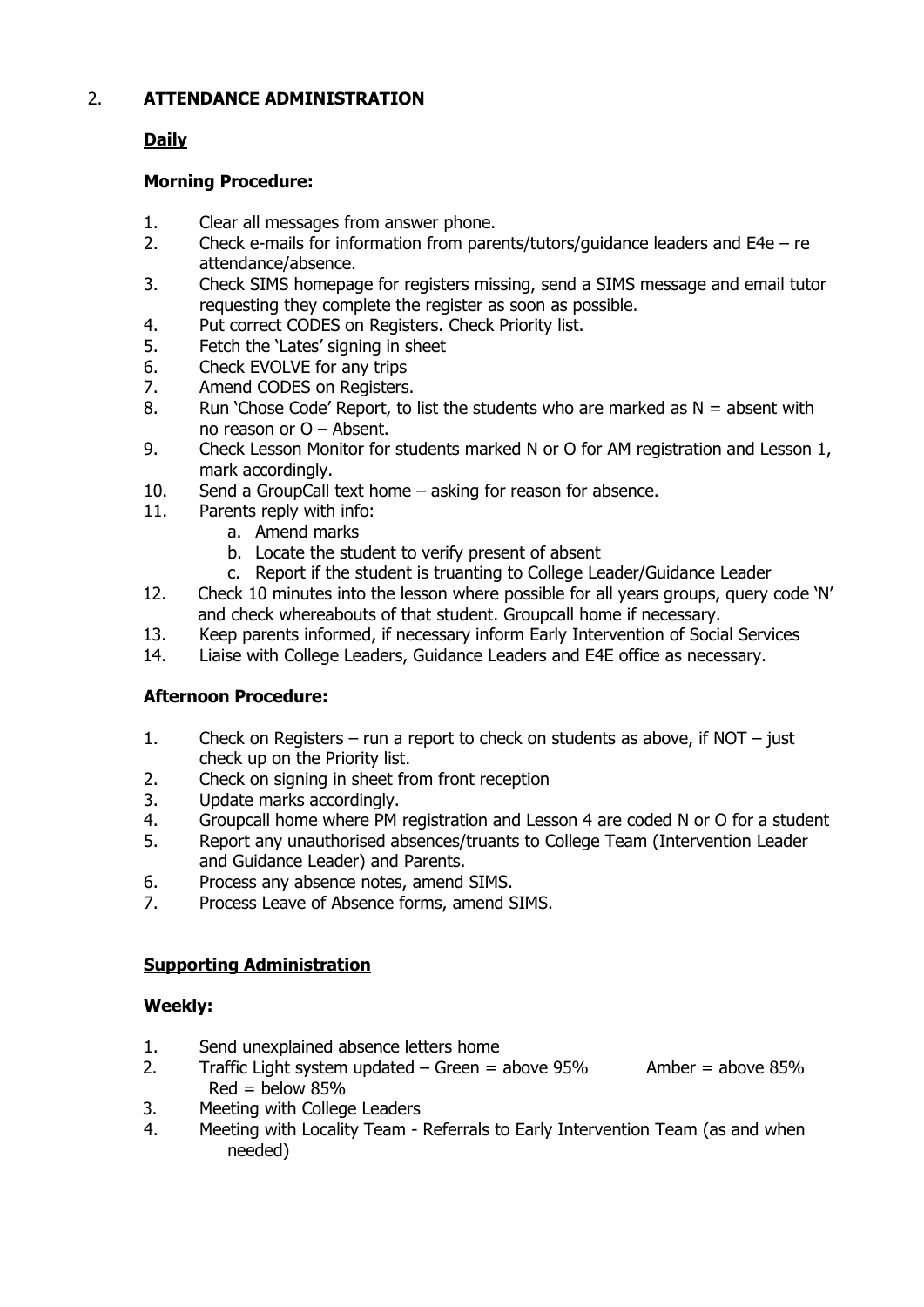# **Monthly:**

- 1. Send Appendix A (letter 1) informing of attendance below 95% and monitoring period. Evidence needed of all medical appointments, for future authorisation.
- 2. Send Appendix B (letter 2) invitation to meeting in school following lack of improvement since Appendix A.
- 3. Refer to DASP Attendance Panel. Appendix C letter sent from DASP if necessary.
- 4. Improvement letters sent out Appendix D

Complete Child Missing Education form on Nexus as required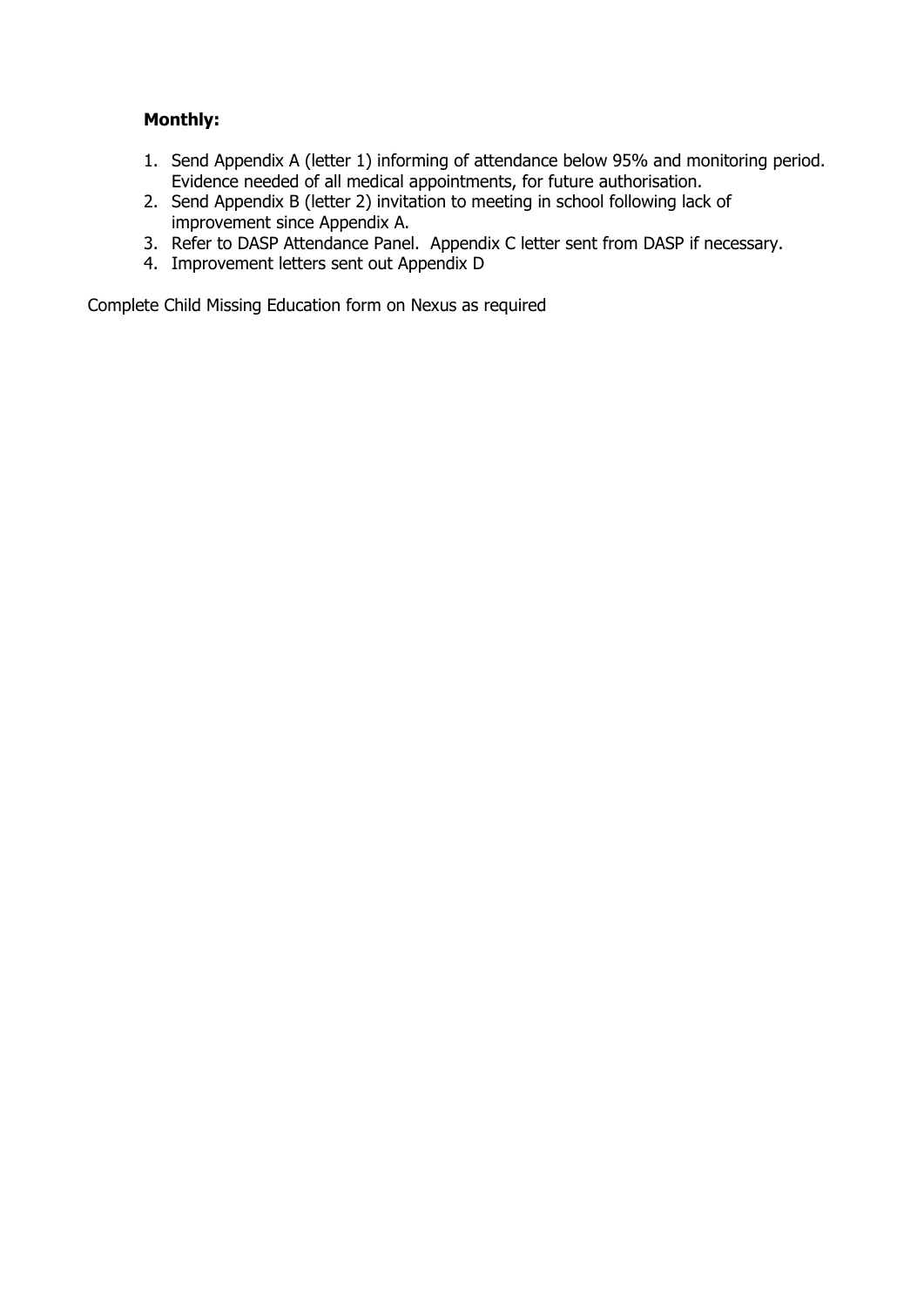

Dorchester Area Schools Partnership APPENDIX A (letter 1) c/o The Thomas Hardye School Dorchester Dorset DT1 2ET

01305 756809 office@dasp.org.uk **Date** 

Parent's Name Parent's Address

Dear Parent's Name

#### **Re: Attendance Concerns, child's name - DOB: child's date of birth**

At the beginning of the school year you received a letter informing you about the importance of regular school attendance and our aim to ensure good attendance for all students.

Your child has been identified as having an attendance level below 95% which means their attendance will be closely monitored as part of our Attendance Process. I have enclosed a registration certificate for you to look at.

You will appreciate that parents/carers have a legal responsibility to ensure that their child is receiving an education. Dorset County Council (DCC) advises us to inform you that parents/carers may be liable to prosecution under (s) 444 Education Act 1996 if they fail to ensure that a child of compulsory school age attends regularly at the school at which the child is registered.

Over the next four weeks attendance must improve and be over 95%, otherwise we will ask you to attend a meeting in school to discuss this matter. If attendance continues to be below 95% following this meeting you could receive a letter informing you of an Attendance panel. This panel may recommend further action such as a penalty notice, parental order, further monitoring or seeking prosecution through the magistrates court.

There are many reasons why students may have poor attendance. If there are specific circumstances that have contributed to **zinch in the set of the step of that** you feel we haven't considered, please contact Miss N Miles Attendance Manager. The school will consider seriously all notes/information explaining absences before deciding whether or not to authorise the absence.

#### **PLEASE NOTE: During this four week period, any sickness absences should be supported with evidence such as a GP's appointment card or prescription slip, or hospital letter.**

We hope this will not be necessary and that, instead, we see a significant improvement in school attendance. It is only through excellent attendance that  $\Box$  will achieve all that he/she is capable of achieving, and have the best opportunity for a rewarding and prosperous adult life.

Yours sincerely

Yours sincerely

Wellister

N Ruthford Thomas Hardye School O/Admin/Attendance/Letter 1 formal 4 week monitoring

Melanie Pallister Chair, Dorchester Area Schools Partnership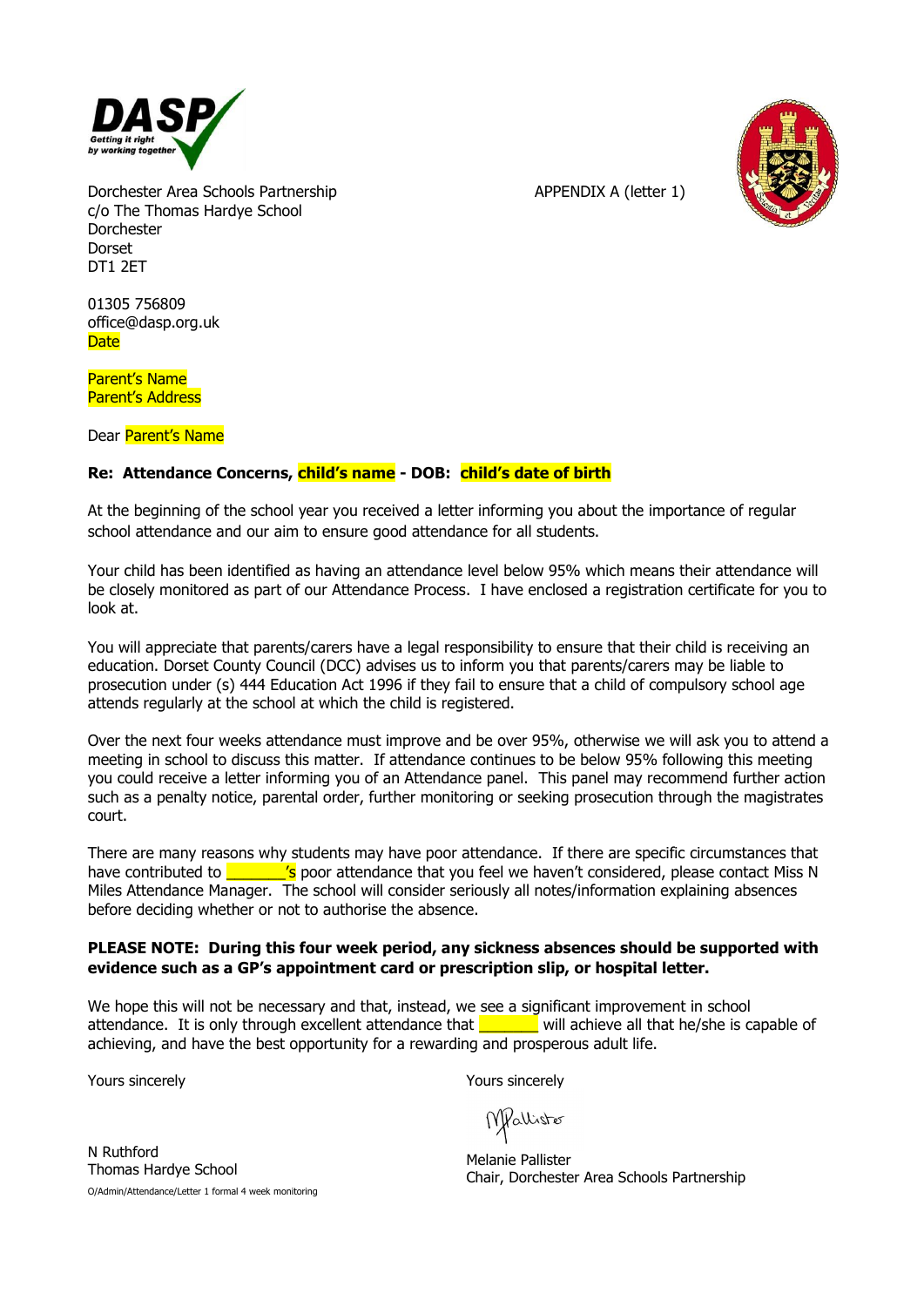



Dorchester Area Schools Partnership APPENDIX B (letter 2) c/o The Thomas Hardye School Dorchester Dorset DT1 2ET

01305 756809 office@dasp.org.uk

**Date** 

Parent's Name Parent's Address

Dear Parent's Name

#### **Re: Attendance Concerns, child's name – DOB: child's date of birth**

Following our letter to you earlier this academic year regarding  $\frac{\ }{\ }$   $\frac{\ }{\ }$  attendance we regret to inform you that attendance has not improved to the required level and is currently at  $\Box$ %.

It is a legal requirement that all children should attend their educational provision and it is the parent/carer's responsibility to ensure their child attends school. You also have a responsibility to contact the school each day should your child be unable to attend for any reason.

You are therefore invited to attend an Attendance Meeting at the school on **date** at **time .** You are welcome to bring a friend/colleague to support you.

Present at the meeting will be the College Leader, Guidance Leader, Attendance Manager and Attendance Support Officer from the Local Authority. It is important you attend this meeting so that any issues or concerns which may be contributing to  $\overline{\phantom{a}}$  's non-attendance can be discussed.

As explained in earlier letters this meeting is an opportunity for the school, family, and other agencies to meet together to discuss why a child has such high absence rates and to hopefully come up with solutions to any problems.

Please telephone to confirm receipt of this letter, and your intention to attend the meeting by contacting Miss N Miles on 01305 266064.

Yours sincerely

N Rutherford Headteacher O/Admin/Attendance/Letter 2 Formal Invite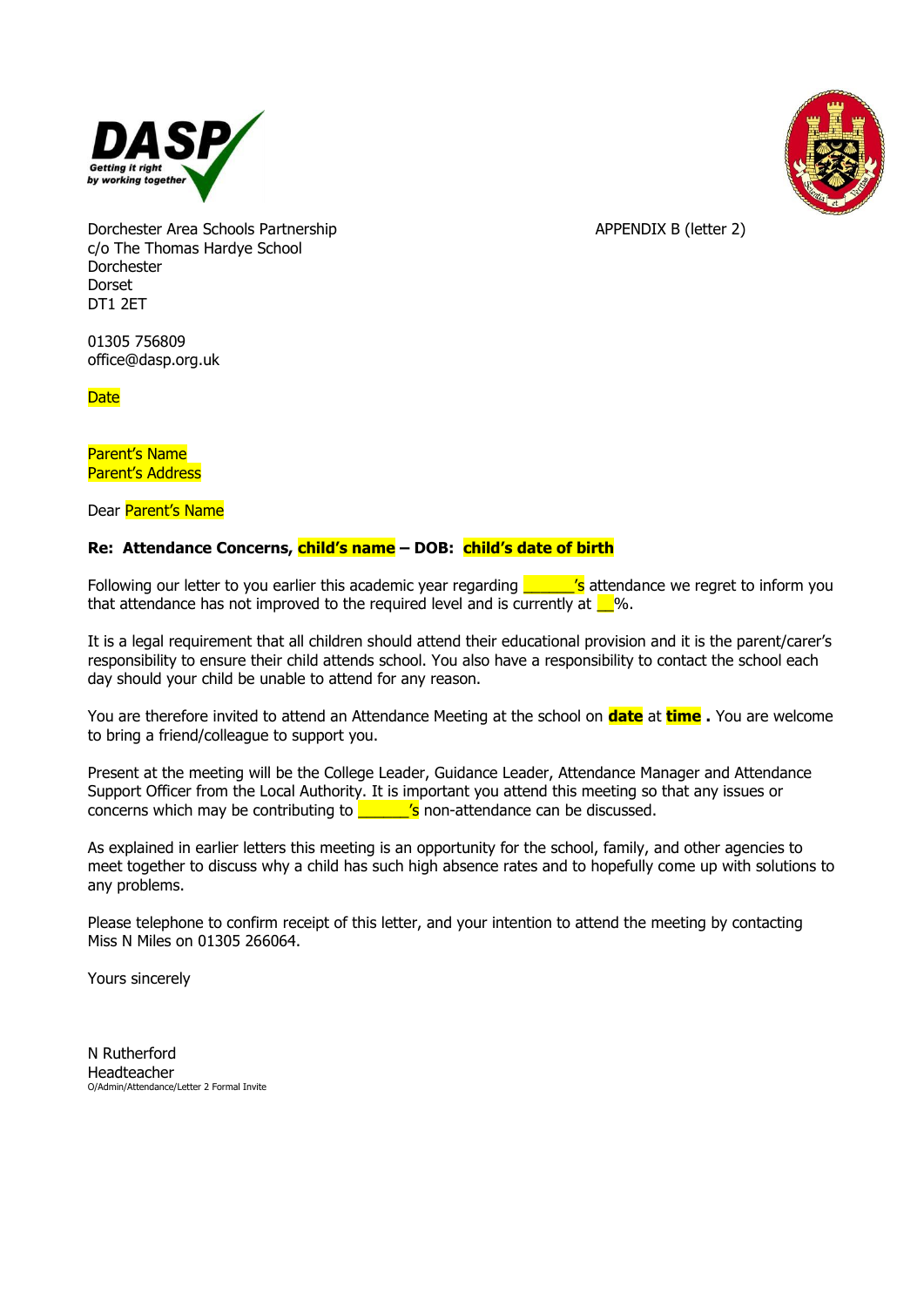

Dorchester Area Schools Partnership c/o The Thomas Hardye School **Dorchester** Dorset DT1 2ET

> 01305 756809 office@dasp.org.uk

Parent's Address

Parent's Name APPENDIX C (letter 3)

**Date** 

Dear Parent's Name

#### **Re: Attendance Concerns, child's name – DOB: child's date of birth**

Following our letter to you earlier this academic year regarding  $\overline{\phantom{a}}$  is attendance we regret to inform you that attendance has not improved to the required level and is currently at  $\square$ %.

It is a legal requirement that all children should attend their educational provision and it is the parent/carer's responsibility to ensure their child attends school. You also have a responsibility to contact the school each day should your child be unable to attend for any reason.

You are therefore invited to attend an Attendance Panel on **date** at **time** at **venue.** You are welcome to bring a friend/colleague to support you.

Present at the meeting will be a representative from the school, a Schools Social Worker and a County Solicitor. It is important you attend this meeting so that any issues or concerns which may be contributing to  $\frac{1}{s}$  non-attendance can be discussed.

As explained in earlier letters this meeting is an opportunity for the school, family, other agencies and the Solicitor from Dorset County Council Legal and Democratic Services Department to meet together to discuss why a child has such high absence rates and to hopefully come up with solutions to any problems.

The panel can recommend several outcomes including a further six week period of close monitoring with specified targets for attendance, issuing a £60 Penalty Notice, a parenting order or seeking prosecution which could result in a fine of up to £2,500 and/or custody.

Please telephone to confirm receipt of this letter, and your intention to attend the meeting by contacting Karen Weir on 01305 756809.

Yours sincerely

Mollister

Melanie Pallister Chair, Dorchester Area Schools Partnership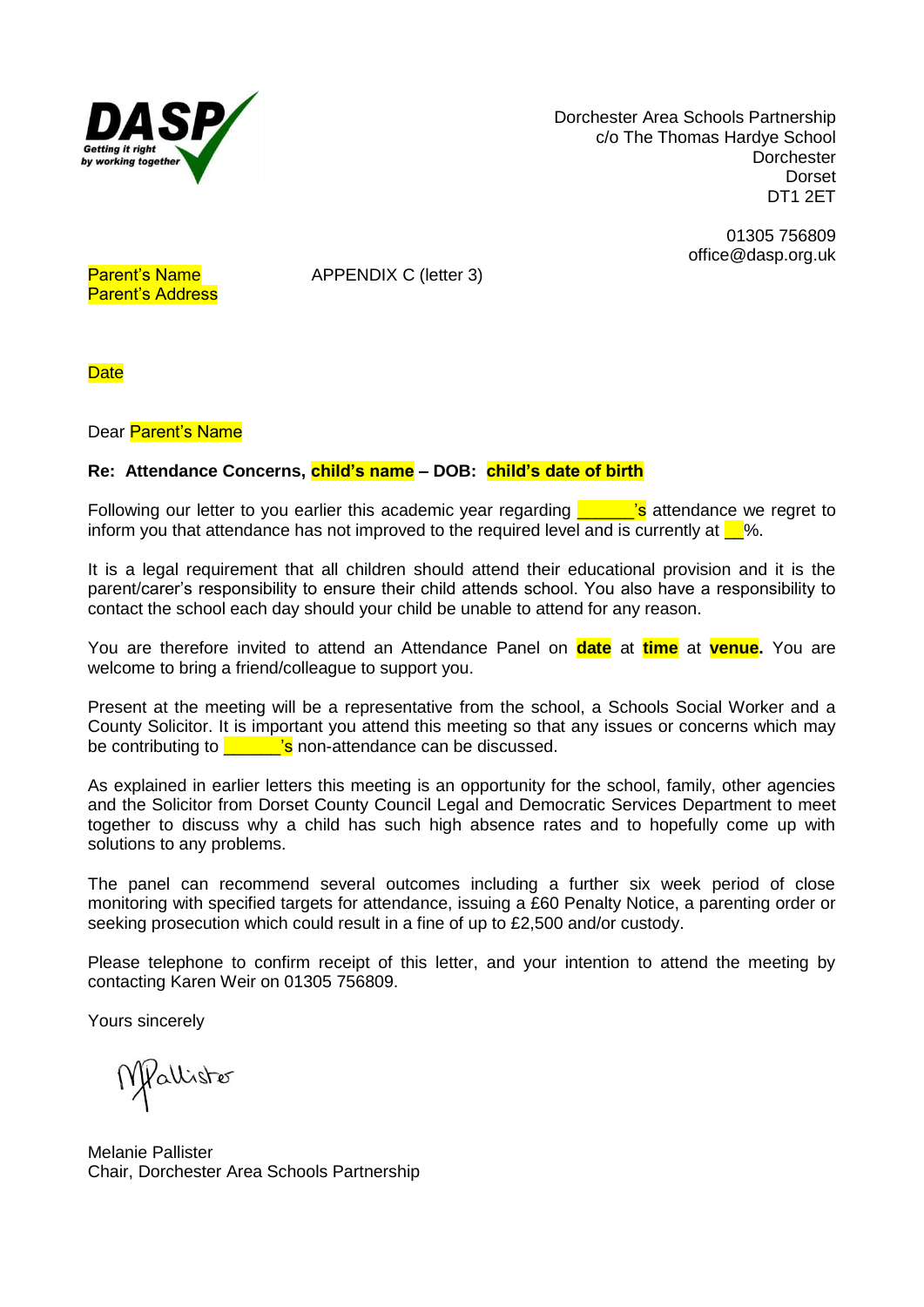



Dorchester Area Schools Partnership APPENDIX D (letter 4) c/o The Thomas Hardye School Dorchester Dorset DT1 2ET

01305 756809 [office@dasp.org.uk](mailto:office@dasp.org.uk)

**Date** 

Parent's Name Parent's Address

Dear Parent's Name

#### **Re: child's name – DOB: child's date of birth – Attendance Improvement**

Following the Attendance Panel on  $\frac{xx}{x}$  we are pleased to note that  $\frac{x}{x}$  is attendance has improved significantly/slightly and is currently  $\frac{9}{6}$ .

If \_\_\_\_\_\_\_\_\_\_'s attendance continues to improve, you will not need to attend future Attendance Panels. We will continue to closely monitor  $\frac{1}{s}$  attendance with a view to re-instating the attendance process should it be necessary.

The Thomas Hardye School together with the rest of the Dorchester Area Schools' Partnership's aim is to work together, with the support and co-operation of parents and carers, to give all children the opportunity to benefit from their time as students at our schools and for them to be happy and successful. There are many reasons why students may have poor attendance. If, in the future, there are specific circumstances that may contribute to poor attendance that you would like to discuss please do not hesitate to contact your child's school. It is much better to resolve potential problems before they become an issue.

We thank you for your support with this process to date, and look forward to your continued support in the future.

Yours sincerely

N Rutherford Headteacher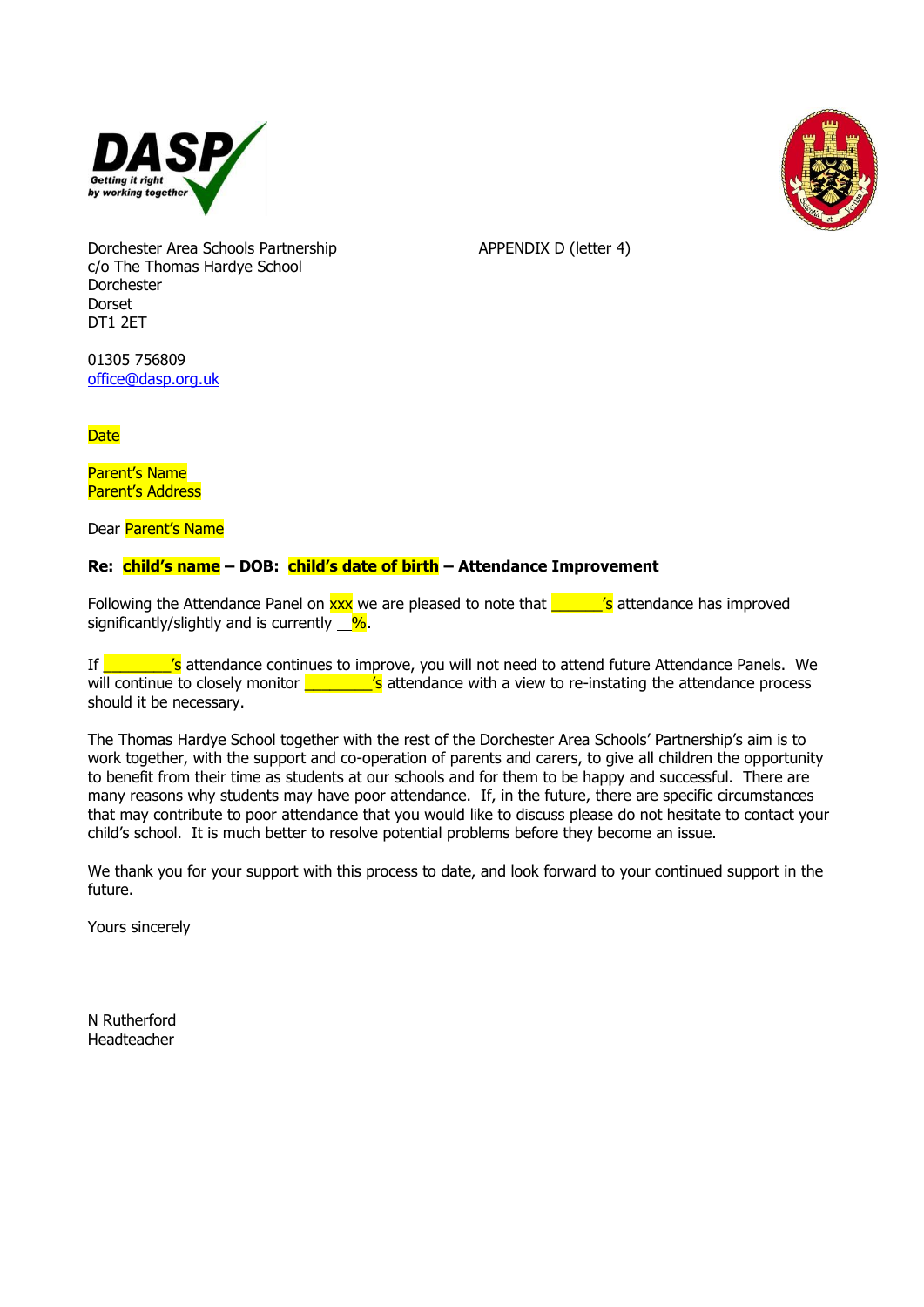



Dorchester Area Schools Partnership c/o The Thomas Hardye School Queens Avenue Dorchester Dorset DT1 2ET September 2016

#### **Information for all parents and carers on the importance of attendance and the Attendance Process**

Dear Parent/Guardian

The schools within the Dorchester area regularly work together through the Dorchester Area Schools Partnership (DASP). Members of the partnership are committed to ensuring the best for all our learners and work together to support children and families. All schools are working very hard to promote good attendance and have common systems in place to work with families when attendance drops below an acceptable level. The Dorchester Area Schools Partnership support schools to deal with situations when a child's attendance fails to improve and continues to be below acceptable levels.

You will be aware of the importance of good school attendance in improving a young person's chance of success in life and in establishing positive attitudes to lifelong learning. There is clear evidence of the link between poor attendance at school and low levels of achievement. Of pupils who miss between 10 per cent and 20 per cent of school, only 35 per cent achieve five or more GCSEs at grades A\* to C including English and Maths, but 73 per cent of pupils who attend 95 per cent of school will achieve this. (DfE June 2012)

If a child has an attendance level of below 90 % this means they will have missed an average of one day a fortnight in school. Over a school year this will represent four weeks of absence. If this level of absence were maintained for a five year period it would mean half a school year would have been missed.

Across DASP, if a school is concerned about a child's attendance they will talk to the parents and write to them to explain why. They will then monitor attendance expecting to see an improvement. If no improvement is made, the family will be invited to attend an Attendance Panel.

Here at Thomas Hardye School we are determined to ensure that all our students have the opportunity to achieve success and have an excellent record attendance. All students' attendance is monitored. Where there is cause for concern you will be contacted and attendance closely monitored for the next four weeks. If attendance has not improved sufficiently - usually at least 95% you will be invited to an attendance panel.

The panel is an opportunity for the school, family, other agencies and a solicitor from Dorset County Council Legal and Democratic Services Department to meet together to discuss why a child has such high absence rates and to hopefully come up with solutions to any problems.

The panel can recommend several outcomes including a further six week period of close monitoring with specified targets for attendance, issuing a £60 Penalty Notice, a parenting order or seeking prosecution which could result in a fine of up to £2,500 and/or custody.

The attendance process is designed to identify poor attendees quickly and address the issues that are affecting their attendance. When attendance improves monitoring will continue and if it falls the attendance process will be resumed.

All schools hope that the Attendance Panel will not be needed and that all pupils will have a good record of attendance. Thomas Hardye School and the Dorchester Area Schools Partnership's aim is to work together to give your child the opportunity to benefit from their time at school and for them to be happy and successful.

Yours sincerely

Yours sincerely

MPallister

Melanie Pallister Chair, Dorchester Area Schools Partnership

N Rutherford Thomas Hardye School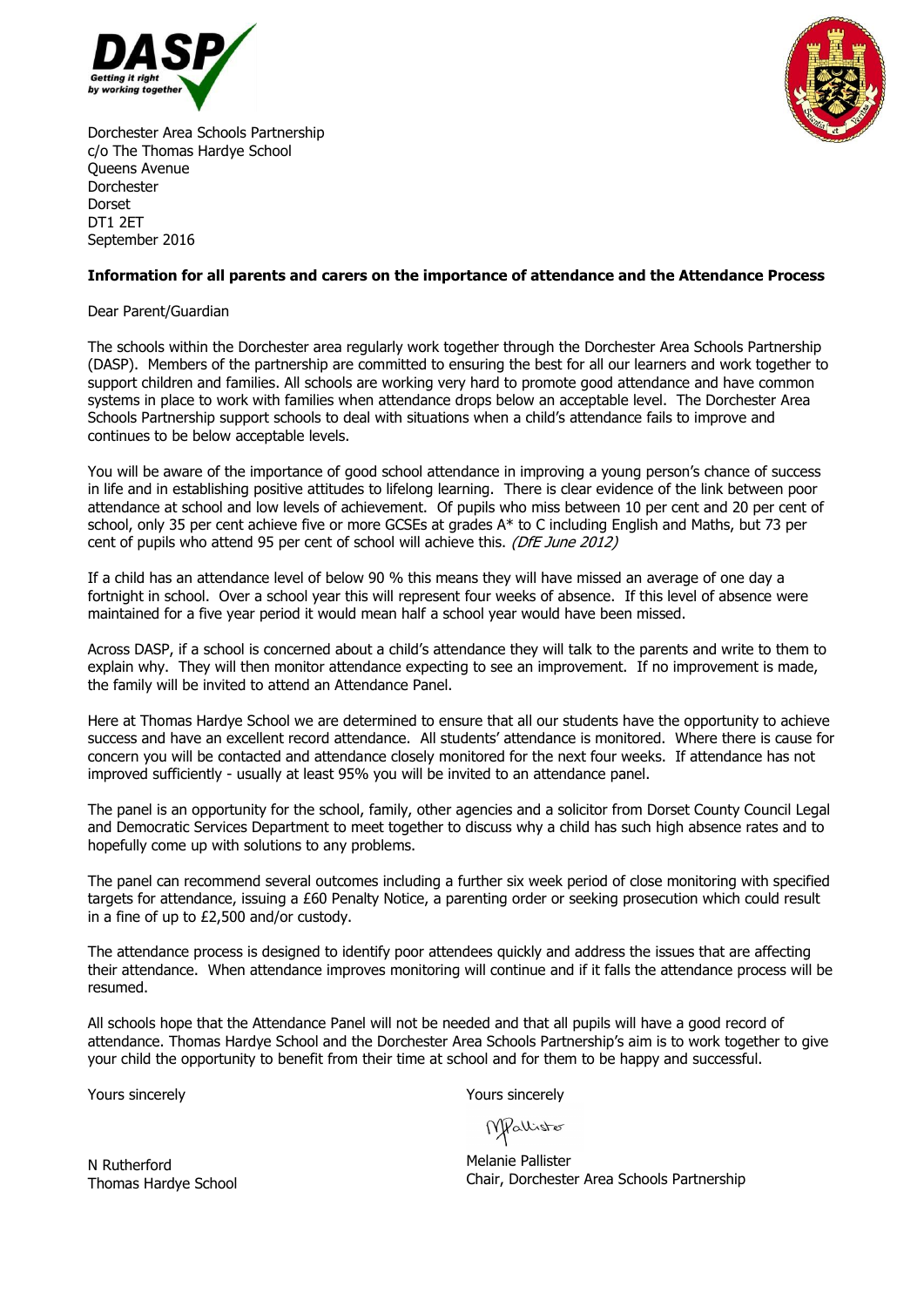



# **Information for Parents: DASP Attendance Statement**

It is essential that children and young people form good habits of regular attendance at school from an early age and that good attendance is maintained throughout their school career. The schools in the Dorchester Area Schools Partnership are committed to working together to ensure that there is a consistent approach to school attendance. It is a legal requirement that all children should attend their educational provision and it is the parent/carers responsibility to ensure that their children attend school.

Schools within the Dorchester Area Schools Partnership have agreed the following:

- No Leave of Absence will be granted during term time, except in exceptional circumstances.
- The schools in the Dorchester Area Schools Partnership will monitor the attendance of our pupils and work closely with the Locality Early Intervention Teams to support children and young people whose attendance levels are causing concern.
- Whilst we understand that children do become ill on occasions, children who lose a lot of time at school can suffer in the long term from significant gaps in their learning. Schools have the right to request evidence of illness and will do so if a child builds up considerable absence through illness over a period of time. If a child's health continues to affect their education, schools are obliged to make a referral to the School Medical Officer to ensure that all that can be done is being done.
- If a child is ill it is the responsibility of the parent/carer to ensure that they inform the school. DASP schools all operate a targeted "First Day Call" system, which means they will contact you to ask why your child is not in school and when they are expected to return.
- It is important that pupils are in school on time. Good punctuality is not only important in obtaining maximum benefit from education, it is also a key skill for adult life. Lateness is monitored by schools in the DASP Partnership and contributes to absence rates.

*Children only get one chance at school and your child's chances of a successful future may be affected by not attending school or college regularly*



**From September 2015 DASP will be addressing significant attendance issues with a DASP Attendance Panel. More information will follow in the Autumn Term.**